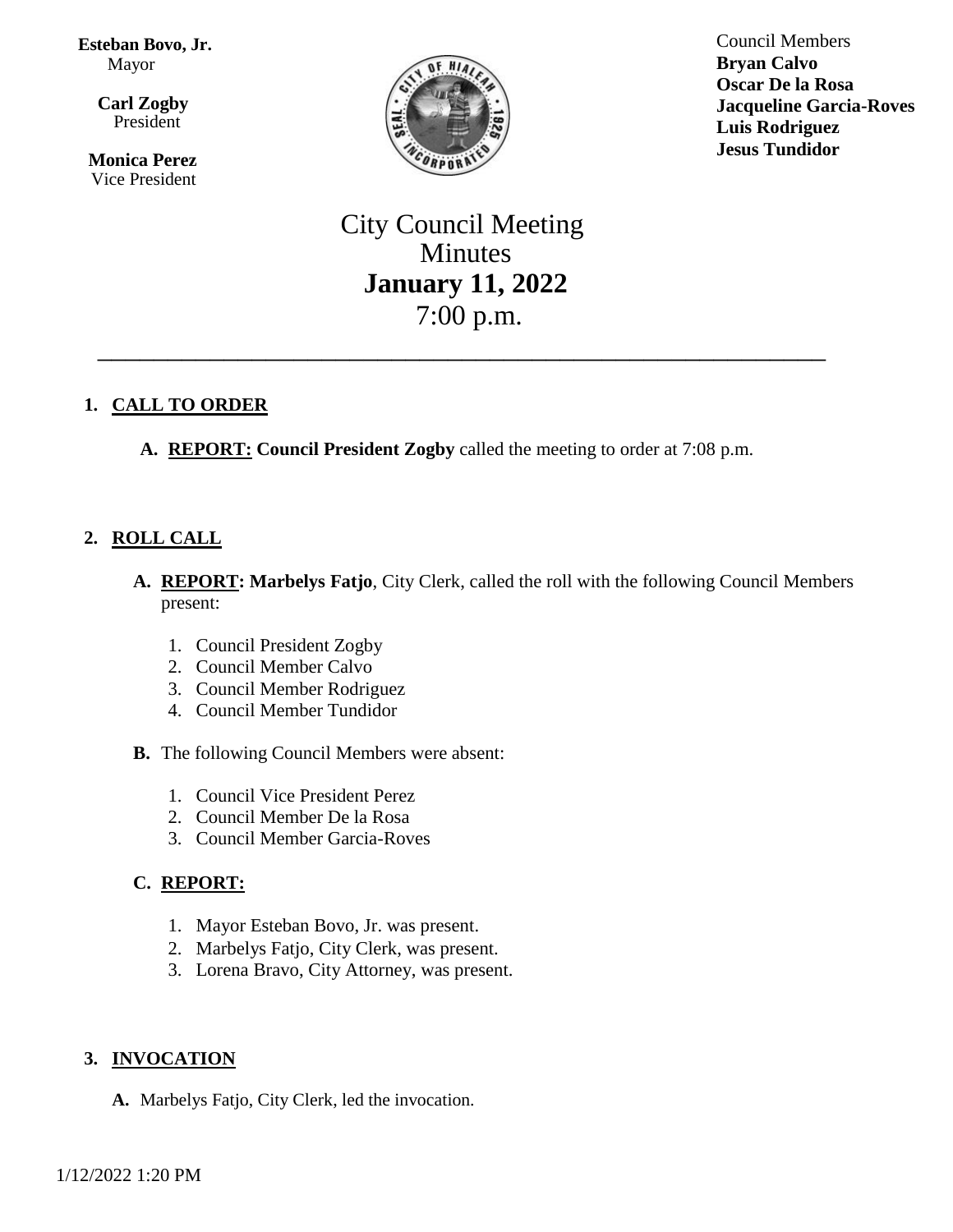# **4. PLEDGE OF ALLEGIANCE**

**A.** Council Member Tundidor led the Pledge of Allegiance.

# **5. MEETING GUIDELINES**

*The following guidelines have been established by the City Council*:

### **ALL LOBBYISTS MUST REGISTER WITH THE CITY CLERK**

- As a courtesy to others, please refrain from using cellular telephones or other similar electronic devices in the Council Chamber.
- A maximum of three (3) speakers in favor and three (3) speakers in opposition will be allowed to address the Council on any one item. Each speaker's comments will be limited to three (3) minutes.
- No signs or placards, in support of or in opposition to an item or speaker, shall be permitted within the Council Chamber.
- Any person, whether participating via the web platform, telephonic conferencing or physical presence at City Hall, interested in making comments or posing questions on matters of public concern or on any item on the agenda, may do so during the meeting.
- Members of the public may address the City Council on any item pertaining to City business during the Comments and Questions portion of the meeting. A member of the public islimited to one appearance before the CityCouncil and the speaker's comments will be limited to three (3) minutes.
- The public can view public meetings on the City's Facebook page (@CityofHialeah).
- Members of the public may hear the meeting live through telephonic conferencing using any telephone or cellular phone service. A smart device or computer are not necessary to participate in the meeting if you join by phone.
- All persons participating via the web platform will be muted during the meeting until called upon to be heard. Participation through Zoom requires a computer or smart mobile device with a microphone and web camera. The participant may elect to participate in the meeting using audio only or appear through both audio and video. The video function of all participants appearing through video will be turned off until called upon to be heard.

### **REPORT: Brigette Leal, Office Coordinator of the Office of the City Clerk,** read the meeting guidelines.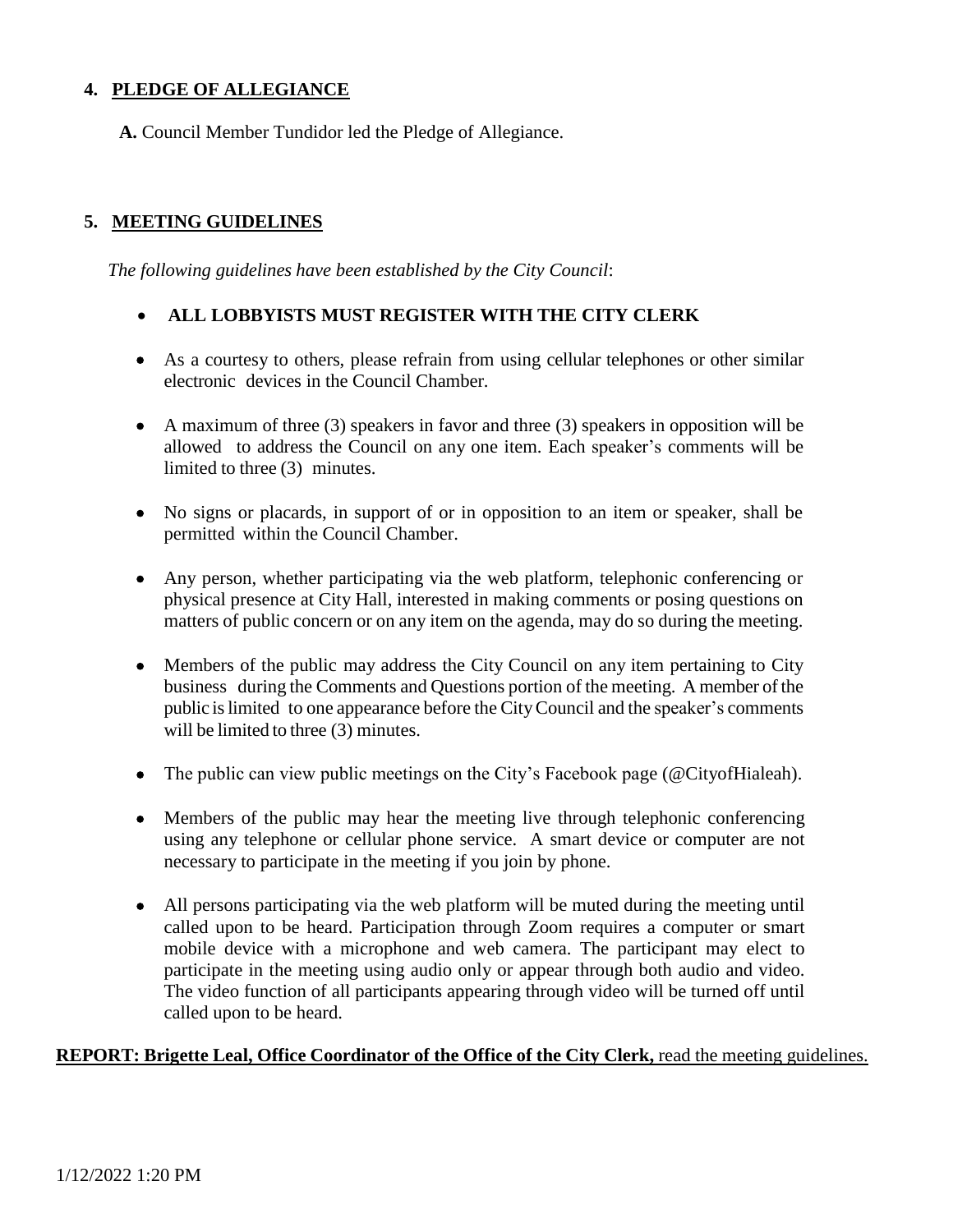**A. Jorge Lazo** addresses the Mayor and City Council regarding the theater production "Los Toxicos" at Goodlet Theater on January 22, 2022.

(MAYOR BOVO)

**REPORT: Jorge Lazo,** with a home address of 8808 Northwest 143rd Terrace, Miami Lakes, Florida 33018, discussed details regarding the comedy show and invited the Mayor and Council Members to attend the premiere. Mr. Lazo also spoke about the installation of a façade that reads "Goodlet Theater" at the site.

### **7. COMMENTS AND QUESTIONS**

- **A. REPORT:** The Office of the City Clerk did not receive any email message to be read into the record from a person interested in making comments or posing questions on matters of public concern.
- **B. REPORT:** No one expressed interested in making comments or posing questions on matters of public concern registered with the Office of the City Clerk to participate live during the Comments and Questions portion of the meeting using Zoom.
- **C. REPORT**: No one present in the Council Chambers expressed interest in speaking during this portion of the meeting.
- **D. REPORT:** No one participating in the meeting via Zoom expressed interest in making comments posing questions on matters of public concern during this portion of the meeting.

#### **8. ANNOUNCEMENT OF AMENDMENTS/CORRECTIONS TO THE AGENDA**

- $\triangleright$  The following items have been **amended** to include language that provides that the expenditure amount is not subject to the Consultant Competitive Negotiations Act which requires a competitive solicitation for an expenditure of \$35,0000.00 or more for professional services provided for in the Consultant Negotiations Act:
	- o Consent Item L
	- o Consent Item M
- Consent Item W has been **amended** to reflect the correct expenditure account number.
- $\triangleright$  The following items have been added to today's agenda:
	- o Consent Item AA
	- o Board Appointment Item 11D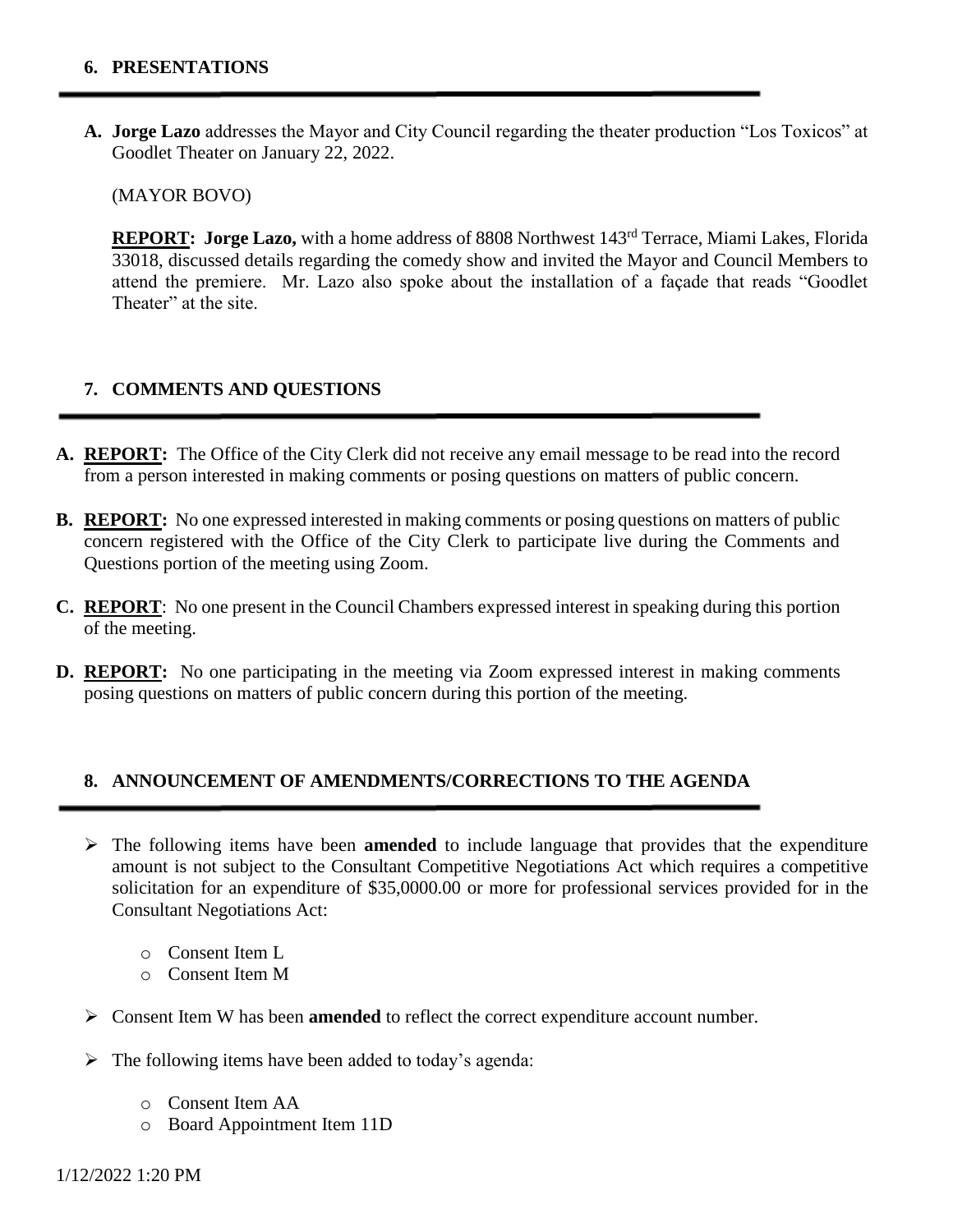Administrative Item 10D is postponed until January 25, 2022.

# **9. CONSENT AGENDA**

*All items listed under Consent Agenda with letter designations are considered routine and will be enacted* by one motion. There will be no separate discussion of these items unless a Council Member, the Mayor or a resident so requests, in which case the item will be removed from the consent agenda and considered *along with the regular order of business.*

#### **REPORT: Council Member Tundidor requested separate discussion on Consent Item G.**

**REPORT: Motion to Approve the Consent Agenda, except Consent Item G, made by Council Member Tundidor, and seconded by Council Member Rodriguez. Motion passes 4-0-3 with Council Vice President Perez, and Council Members De la Rosa and Garcia-Roves absent.**

**A.** Request permission to approve the minutes of the City Council Meeting held on December 14, 2021.

#### (OFFICE OF THE CITY CLERK)

### **APPROVED 4-0-3 with Council Vice President Perez, and Council Members De la Rosa and Garcia-Roves absent.**

**B.** Report of Scrivener's Error – On December 14, 2021, the City Council approved Consent Item O, approving an increase to Purchase Order No. 2022-132, by an additional \$25,000.00, for renovations and cleaning services necessary to prepare affordable housing vacant rental units for rental. However, Purchase Order No. 2022-132, issued to Action Cleaning Services, is for janitorial services at City Hall. The item was approved with the incorrect purchase order number. The item is being amended to reflect the correct purchase order number as *2022-137*, issued to Action Cleaning Services, for the cleaning of affordable housing apartments.

#### (CONSTRUCTION AND MAINTENANCE DEPARTMENT)

### **APPROVED 4-0-3 with Council Vice President Perez, and Council Members De la Rosa and Garcia-Roves absent.**

**C.** Request permission to waive competitive bidding, since it is advantageous to the City in that this vendor is the sole source distributor for Federal Signal Corporation Emergency Products in Miami-Dade County for all equipment used by city, state or federal agencies, and issue a purchase order to Rainbow Window Tinting, Inc, doing business as Rainbow Emergency Equipment, for the purchase and installation of emergency equipment for the Hialeah Fire Department vehicles and fire trucks, in a total cumulative amount not to exceed \$22,000.00. The funding for this expenditure is to be charged to the Fire Rescue Transportation – Repair & Maintenance - Vehicles Account No. 109.2000.522.463.

#### (FIRE DEPARTMENT)

### **APPROVED 4-0-3 with Council Vice President Perez, and Council Members De la Rosa and Garcia-Roves absent.**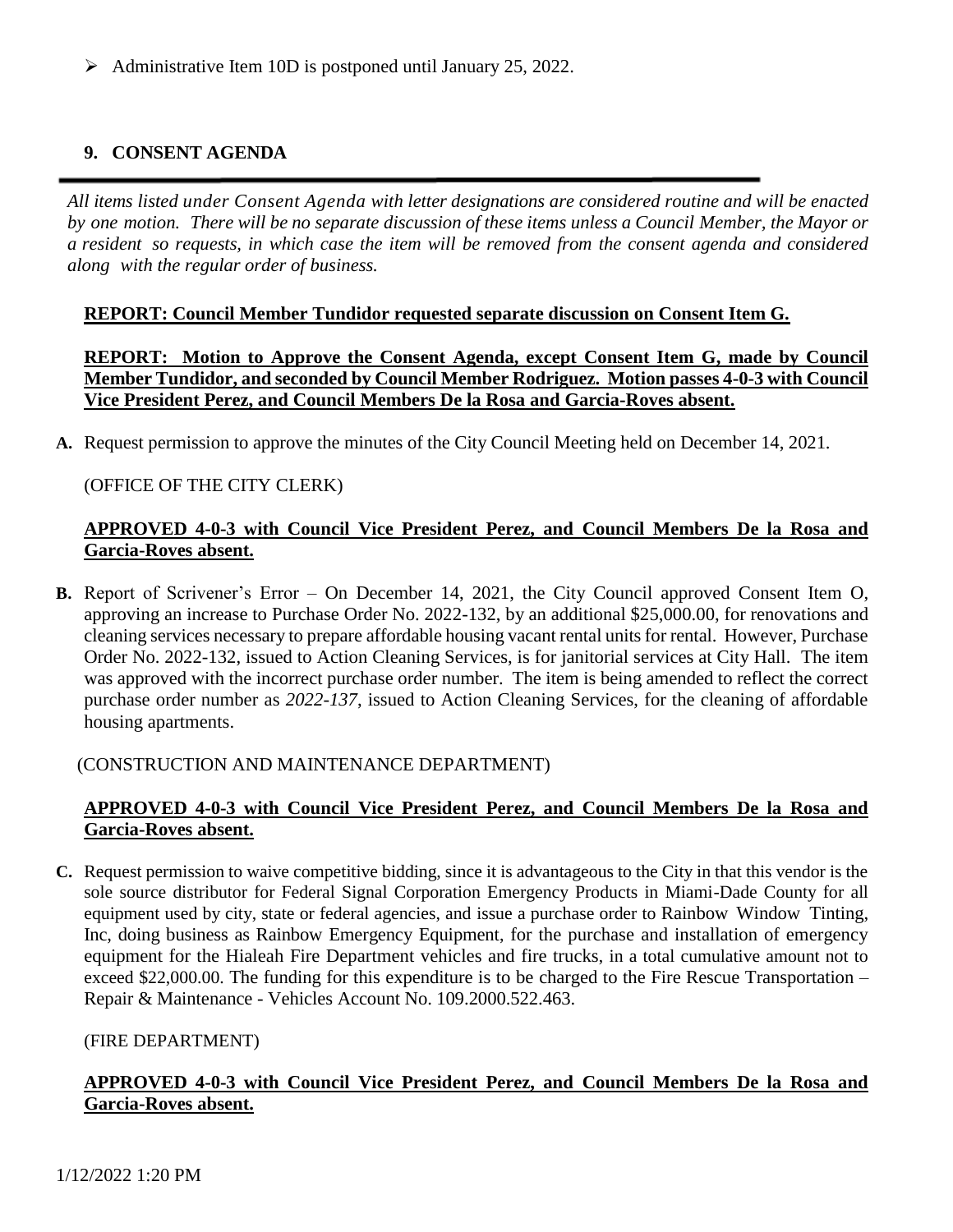**D.** Request permission to utilize Lake County Contract No. 17-0606H – *Fire Equipment, Parts, Supplies and Services*, effective through June 30, 2022, and issue a purchase order to Municipal Equipment Company, LLC, for the purchase of fire suppression foam, in a total cumulative amount not to exceed \$20,000.00. The funding for this expenditure is to be charged to the Fire Rescue Transportation Fund – Capital Outlay - Equipment Account No. 109.2000.522.640.

(FIRE DEPARTMENT)

# **APPROVED 4-0-3 with Council Vice President Perez, and Council Members De la Rosa and Garcia-Roves absent.**

**E.** Request permission to utilize Lake County Contract No. 17-0606H – *Fire Equipment, Parts, Supplies and Services*, effective through June 30, 2022, and issue a purchase order to Municipal Equipment Company, LLC, for the purchase of firefighting hose, tools and equipment, in a total cumulative amount not to exceed \$15,000.00. The funding for this expenditure is to be charged to the Fire Rescue Transportation Fund – Capital Outlay - Equipment Account No. 109.2000.522.640.

(FIRE DEPARTMENT)

# **APPROVED 4-0-3 with Council Vice President Perez, and Council Members De la Rosa and Garcia-Roves absent.**

**F.** Request permission to waive competitive bidding, since it is advantageous to the City, and increase Purchase Order No. 2022-656, issued to Federal Security of America, L.L.C., for security services and guards at the Triangle Park (Christmas Park), by an additional amount of \$6,000.00, for a total cumulative amount not to exceed \$21,000.00. The funding for this expenditure is to be charged to the General Fund - Contractual Services Account No. 001.1000.521.340.

# (COMMUNICATIONS AND SPECIAL EVENTS DEPARTMENT)

# **APPROVED 4-0-3 with Council Vice President Perez, and Council Members De la Rosa and Garcia-Roves absent.**

**G.** Request permission to issue a purchase order to Synthetic Turf Resources Corporation, secondary vendor selected by the vendor under contract with the City for the purchase of materials and installation of new synthetic turf for Milander Park Ted Hendrick Stadium, APT Acquisition Construction Corp., doing business as AstroTurf, contract which contains an Owner Direct Purchasing Clause requiring the City to set up accounts with AstroTurf's selected vendors for the purchase of synthetic turf, rubber infill and any specialty items, to purchase turf materials from Syntetic Turf Resources Corporation, in the amount of \$170,111.57, cost that will be deducted from the expense amount approved by the City Council for AstroTurf and reallocated to a new purchase order issued to Syntetic Turf Resources Corporation. On May 26, 2021, the City Council approved issuing a purchase order to APT Acquisition Construction Corp., doing business as AstroTurf, for the purchase of materials and installation of new synthetic turf for Milander Park Ted Hendrick Stadium, in a total cumulative amount not to exceed \$361,517.00, amount which will not change with the approval of this request. The funding for this expenditure is to be charged to the Parks, Recreation and Open Spaces – Capital Outlay - Infrastructure Account No. 342.3130.572.630.

# (DEPARTMENT OF PARKS AND RECREATION)

# **APPROVED 4-0-3 with Council Vice President Perez, and Council Members De la Rosa and Garcia-Roves absent.**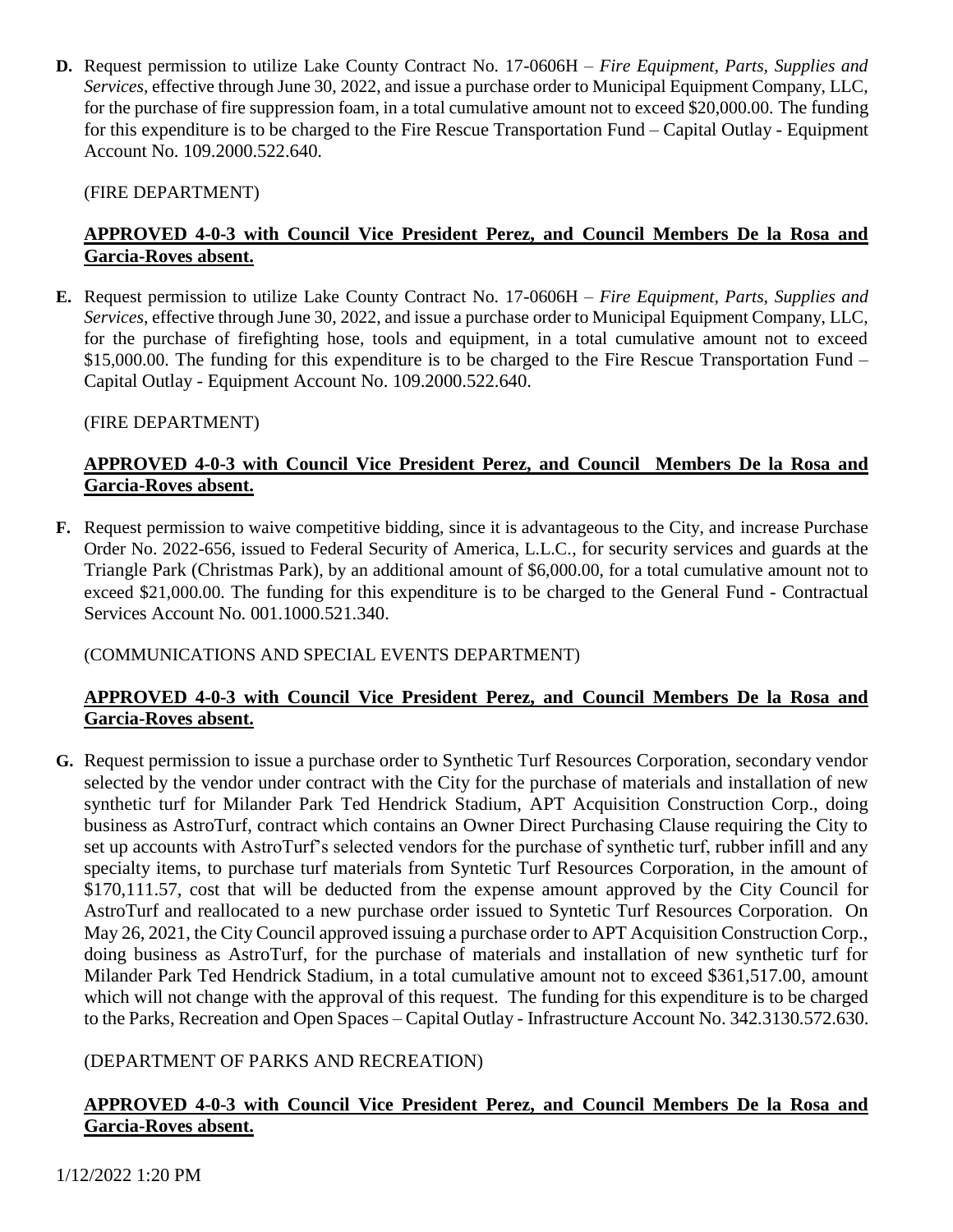### **REPORT: Joseph Dziedzic, Director of the Department of Parks and Recreation spoke regarding this item.**

# **REPORT: Lorena Bravo, City Attorney, spoke on this item.**

### **REPORT: Motion to Approve Consent Item G, made by Council Member Tundidor, and seconded by Council Member Calvo. Motion passes 4-0-3 with Council Vice President Perez, and Council Members De la Rosa and Garcia-Roves absent.**

**H.** Request permission to award Hialeah Invitation to Bid No. 2021/22-3230-00-003 – *Milander Center Landscaping Rooftop Terrace Planters,* to VisualScape, Inc., sole bidder, in the amount of \$57,405.00, and further request a ten percent contingency in the amount of \$5,740.00 to cover the cost of any unforeseen issues that may arise during the performance of the work, for a total cumulative expense amount not to exceed \$63,145.00. The funding for this expenditure is to be charged to the General Fund – Capital Outlay - Building Account No. 001.3140.574.620 after a transfer of funds from the General Fund - Capital Outlay Building Account No. 001.8500.519.620.

### (CONSTRUCTION AND MAINTENANCE DEPARTMENT)

# **APPROVED 4-0-3 with Council Vice President Perez, and Council Members De la Rosa and Garcia-Roves absent.**

**I.** Request permission to utilize Lake County Florida Contract No. 17-0606L - *Fire Equipment Parts – Supplies – Service,* effective through June 30, 2022, and issue a purchase order to Ten-8 Fire & Safety LLC, doing business as Ten-8 Fire Equipment, for the purchase of factory authorized tools, parts and equipment, in a total cumulative amount not to exceed \$25,000.00. The funding for this expenditure is to be charged to the Fire Rescue Transportation Fund - Capital Outlay - Equipment Account No. 109.2000.522.640.

#### (FIRE DEPARTMENT)

### **APPROVED 4-0-3 with Council Vice President Perez, and Council Members De la Rosa and Garcia-Roves absent.**

**J.** Request permission to utilize Sourcewell Contract No. 121219-SHW– *Paint with Related Supplies,* effective through January 15, 2024, and issue a purchase order to The Sherwin-Williams Company, for the purchase of paint with related supplies, in a total cumulative amount not to exceed \$30,000.00, to be allocated through various City departments. The City department utilizing the service from this vendor will provide the funding for this expenditure.

### (PURCHASING DIVISION)

#### **APPROVED 4-0-3 with Council Vice President Perez, and Council Members De la Rosa and Garcia-Roves absent.**

- **K.** Request permission to waive competitive bidding, since it is advantageous to the City considering the vendor's competitive pricing, inventory and proximity to the City's facilities, and increase the following two purchase orders:
	- (1) Purchase Order No. 2022-142, by an additional amount of \$25,000.00, for the Construction and Maintenance Department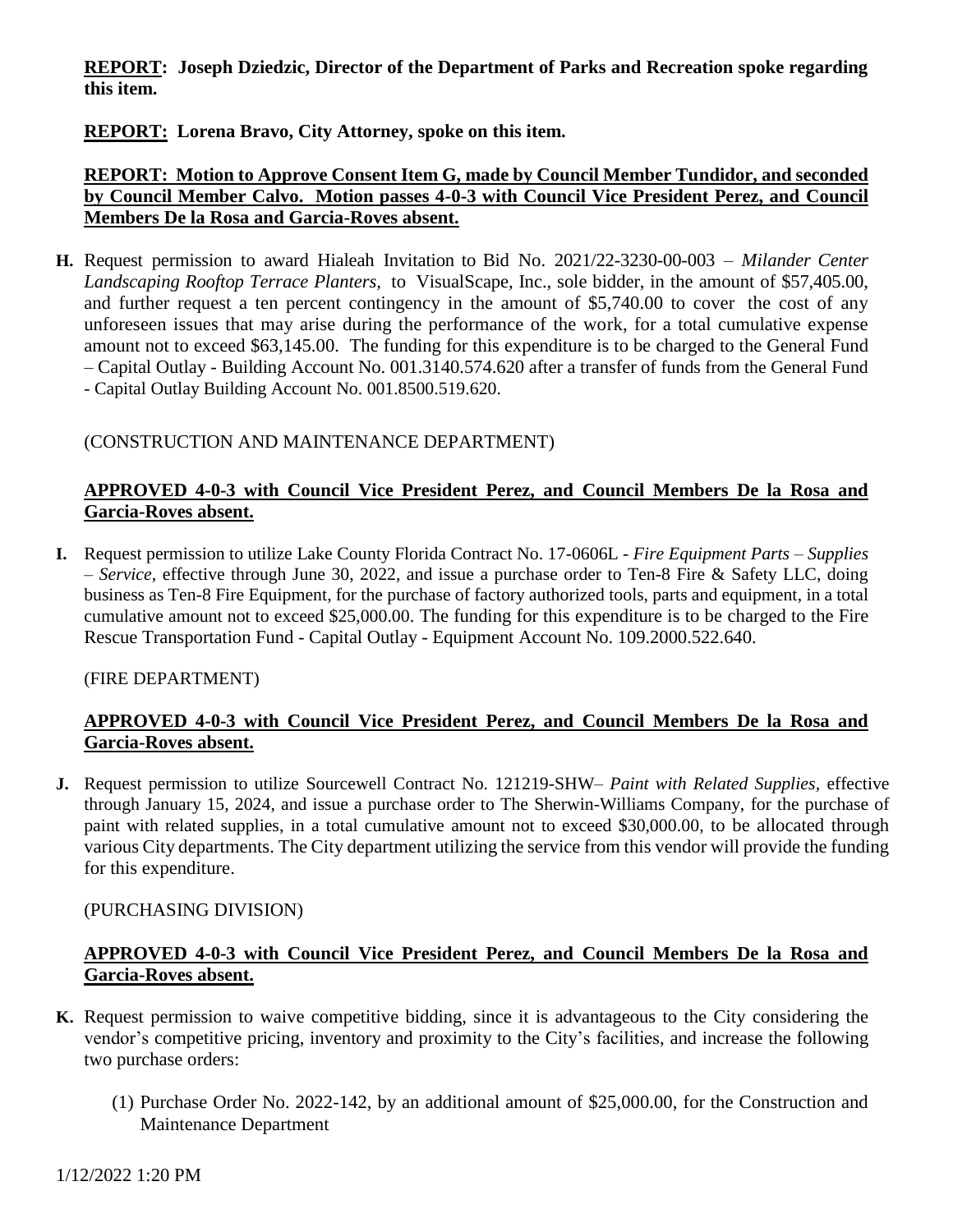(2) Purchase Order No. 2022-234, by an additional amount of \$10,000.00, for Affordable Housing,

both purchase orders issued to South Florida Appliance, Inc., for the purchase of appliances, parts and related components due to the influx the City has experienced in vacant rental units as a result of COVID-19, for a new total cumulative expense amount not to exceed \$50,000.00*,* of which \$32,500.00 is the total for Purchase Order No. 2022-142 and \$17,500.00 is the total for Purchase Order No. 2022-234. The funding for this expenditure is to be charged to the General Fund – Inventory – Construction  $\&$ Maintenance Account No. 001.0000.141.150.

# (CONSTRUCTION AND MAINTENANCE DEPARTMENT)

# **APPROVED 4-0-3 with Council Vice President Perez, and Council Members De la Rosa and Garcia-Roves absent.**

**L.** Request permission to issue a purchase order to Hazen and Sawyer, P.C., for additional permitting services for Phase 2 Pump Station Improvement Program needed in order to certify several pump stations recently completed, consisting of revising the design of the 16-inch trunk main to relocate the line due to its proximity to the Gratigny Expressway, in a total cumulative amount not to exceed \$34,923.00, amount which is not subject to the Consultant Competitive Negotiations Act which requires a competitive solicitation for an expenditure of \$35,0000.00 or more for professional services provided for in the Consultant Negotiations Act. The funding for this expenditure is to be charged to the Water & Sewer Division Fund – Professional Services Account No. 450.9520.533.310. This vendor was recommended by the City's Selection Committee for engineering services in response to Request for Qualifications No. 2009/10-9500-00-007 – *General Consultants for Engineering and Architectural Services* which was approved by the City Council on June 8, 2010 and expired in 2018.

#### (DEPARTMENT OF PUBLIC WORKS)

### **APPROVED 4-0-3 with Council Vice President Perez, and Council Members De la Rosa and Garcia-Roves absent.**

**M.** Request permission to issue a purchase order to Hazen and Sawyer, P.C., for the annual update of the GIS based water and sewer atlas required by DERM, in a total cumulative amount not to exceed \$34,454.00. The funding for this expenditure is to be charged to the Water & Sewer Division Fund – Professional Services Account No. 450.9520.533.310. This vendor recommended by the City's Selection Committee for engineering services in response to Request for Qualifications No. 2009/10-9500-00-007 – *General Consultants for Engineering and Architectural Services* which was approved by the City Council on June 8, 2010 and expired in 2018.

#### (DEPARTMENT OF PUBLIC WORKS)

### **APPROVED 4-0-3 with Council Vice President Perez, and Council Members De la Rosa and Garcia-Roves absent.**

**N.** Request permission to waive competitive bidding, since it is advantageous to the City in that this vendor completed the laminate flooring for the records section at the main police station and in order to match this flooring for the hallways and offices, the department utilized the same vendor, and increase Purchase Order No. 2022-687, issued to NSJ Floor Supply Inc., for the purchase of laminate flooring supplies for the hallways and offices located on the first floor of the police main station, by an additional amount of \$12,943.60, for a total cumulative amount not to exceed \$21,817.06. The funding for this expenditure is to be charged to the General Fund - Repair & Maintenance - Building Account No. 001.1000.521.461.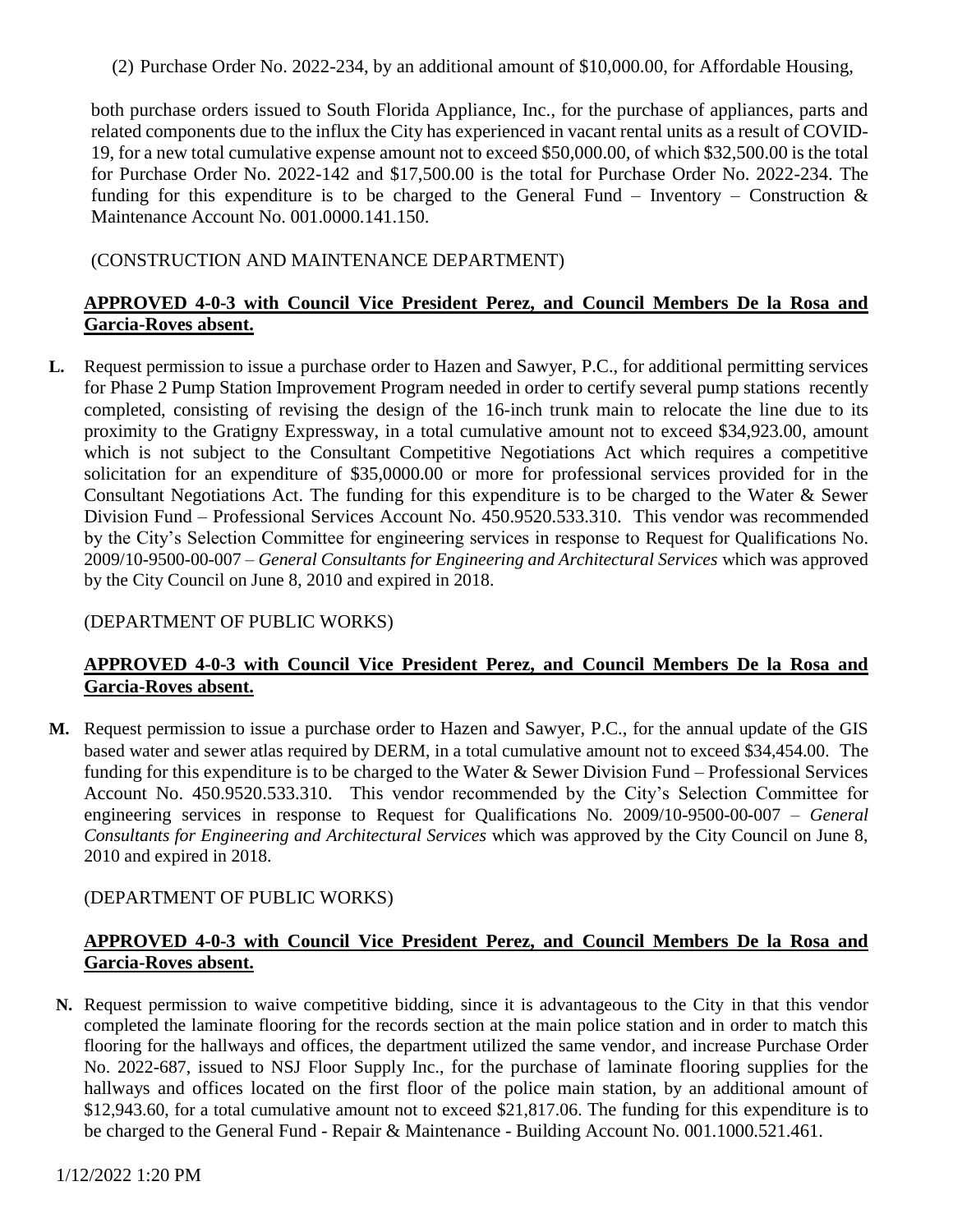#### (CONSTRUCTION AND MAINTENANCE DEPARTMENT)

# **APPROVED 4-0-3 with Council Vice President Perez, and Council Members De la Rosa and Garcia-Roves absent.**

**O.** Proposed resolution approving the purchase of a Property Insurance Policy with Affiliated FM (Factory Mutual) through Keen, Battle, Mead & Company, pursuant to the insurance proposal dated December 3, 2021 prepared by Timothy A. Battle, attached as Exhibit A, for coverage from December 27, 2021 to December 27, 2022, in an estimated amount not to exceed \$669,058.00 for the Hialeah Reverse Osmosis Water Treatment Plant, of which Miami-Dade County will reimburse the City for its 50% share; and providing for an effective date.

#### (RISK MANAGEMENT)

#### **APPROVED 4-0-3 with Council Vice President Perez, and Council Members De la Rosa and Garcia-Roves absent.**

#### **RESOLUTION NO. 2022-001**

**P.** Proposed resolution approving a specific appropriation in the amount of \$63,145.00 from the General Fund General Government Capital Building Account No. 001.8500.519620 to Milander Capital Building Account No. 001.3140.574620 to fund the purchase of landscape-rooftop terrace planters pursuant to Invitation to Bid No: 2021-22-3230-00-003; and providing and effective date.

#### (OFFICE OF MANAGEMENT AND BUDGET)

### **APPROVED 4-0-3 with Council Vice President Perez, and Council Members De la Rosa and Garcia-Roves absent.**

#### **RESOLUTION NO. 2022-002**

**Q.** Proposed resolution approving the purchase of several policies of insurance through Keen, Battle, Mead & Company pursuant to the insurance proposal dated December 3, 2021 prepared by Timothy A. Battle, attached as Exhibit A, insuring the Department of Water and Sewers' buildings, distribution system and computers from damage, theft and casualty in an amount not to exceed \$79,610; and including commercial general liability for Milander Center in an amount not to exceed \$25,000.00, from December 27, 2021 to December 27, 2022; and providing for an effective date.

#### (RISK MANAGEMENT)

### **APPROVED 4-0-3 with Council Vice President Perez, and Council Members De la Rosa and Garcia-Roves absent.**

#### **RESOLUTION NO. 2022-003**

**R.** Proposed resolution accepting an American Rescue Plan Act (ARPA) grant in the amount of \$42,600.00 on a reimbursement basis, from the Institute of Museum and Library Services (IMLS) for the fiscal year 2021-2022, pursuant to the project proposal attached as Exhibit "1".

#### (LIBRARY)

### **APPROVED 4-0-3 with Council Vice President Perez, and Council Members De la Rosa and**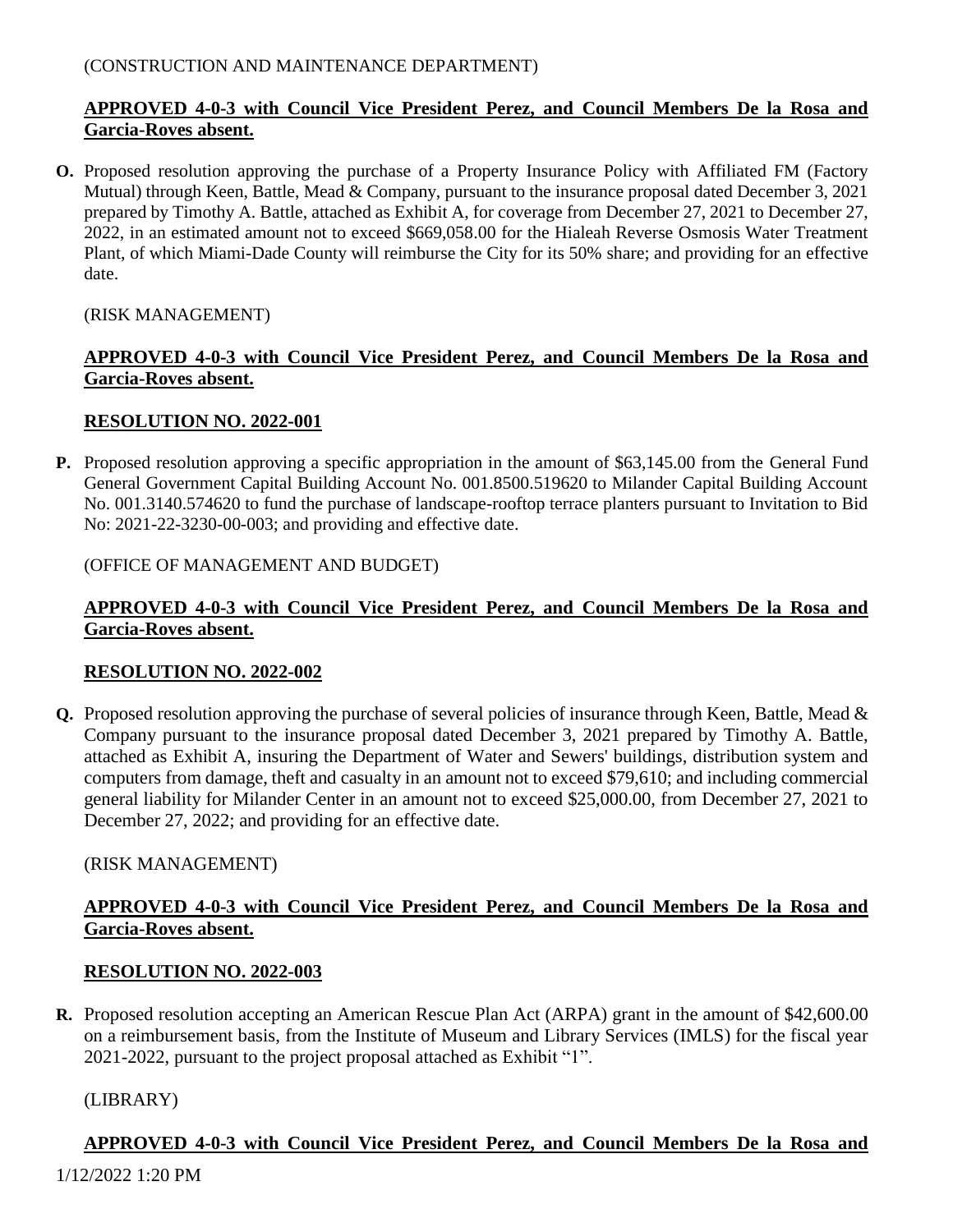#### **Garcia-Roves absent.**

### **RESOLUTION NO. 2022-004**

**S.** Request permission to utilize NASPO Value Point Contract No. 43211500-WSCA-15-ACS - *Computer Equipment, Peripherals and Services*, effective through July 31, 2022, and issue a purchase order to Lenovo (United States) Inc., for the purchase of equipment and services for the City's dispatch center, in a total cumulative amount not to exceed \$77,699.40. The funding for this expenditure is to be charged to the E-911 Wireless Fund - Capital Outlay - Equipment Account No. 124.1500.521.640.

#### (INFORMATION TECHNOLOGY DEPARTMENT)

### **APPROVED 4-0-3 with Council Vice President Perez, and Council Members De la Rosa and Garcia-Roves absent.**

**T.** Request permission to waive competitive bidding, since it is advantageous to the City, and issue a purchase order to Foxhire, LLC, for the continuation of temporary employment services provided to the City for seven (7) full-time City Council Aides, in a total cumulative amount not to exceed \$315,328.88. The funding for this expenditure is to be charged to the General Fund - Professional Services Account No. 001.0220.512310.

#### (HUMAN RESOURCES DEPARTMENT)

### **APPROVED 4-0-3 with Council Vice President Perez, and Council Members De la Rosa and Garcia-Roves absent.**

**U.** Request permission to waive competitive bidding, since it is advantageous to the City in that the City has been conducting business with the vendor for over fifteen (15) years and the vendor always maintains a large quantity of the silkscreened polos and Class-A dress uniforms with the department's logo in stock ready for immediate delivery for the City if needed, and issue two (2) purchase orders to All Uniform Wear Corp., the first purchase order in the amount of \$40,000.00, for the purchase of uniforms for fire personnel, and the second purchase order in the amount of \$5,000.00, for the purchase of uniforms for dispatch personnel, for a total cumulative expense amount not to exceed \$45,000.00. The funding for the first purchase order in the amount of \$40,000.00 is to be charged to the Fire Rescue Transportation Fund – Uniforms & Clothing Allowance Account No.109.2000.522.525, and the second purchase order in the amount of \$5,000.00 is to be charged to the General Fund - Uniforms & Clothing Allowance Account No. 001.1500.520.525.

#### (FIRE DEPARTMENT)

### **APPROVED 4-0-3 with Council Vice President Perez, and Council Members De la Rosa and Garcia-Roves absent.**

- **V.** Request permission to issue a purchase order to Tidal Basin Government Consulting, LLC, vendor under contract with the City for emergency management administrative support services, for payment of the following invoices:
	- COHIALEAH-03-07 in the amount of \$20,828.75
	- COHIALEAH-03-08 in the amount of \$14,731.25
	- COHIALEAH-03-09 in the amount of \$14,656.25
	- COHIALEAH-03-10 in the amount of \$19,557.50
	- COHIALEAH-03-11 in the amount of \$13,510.00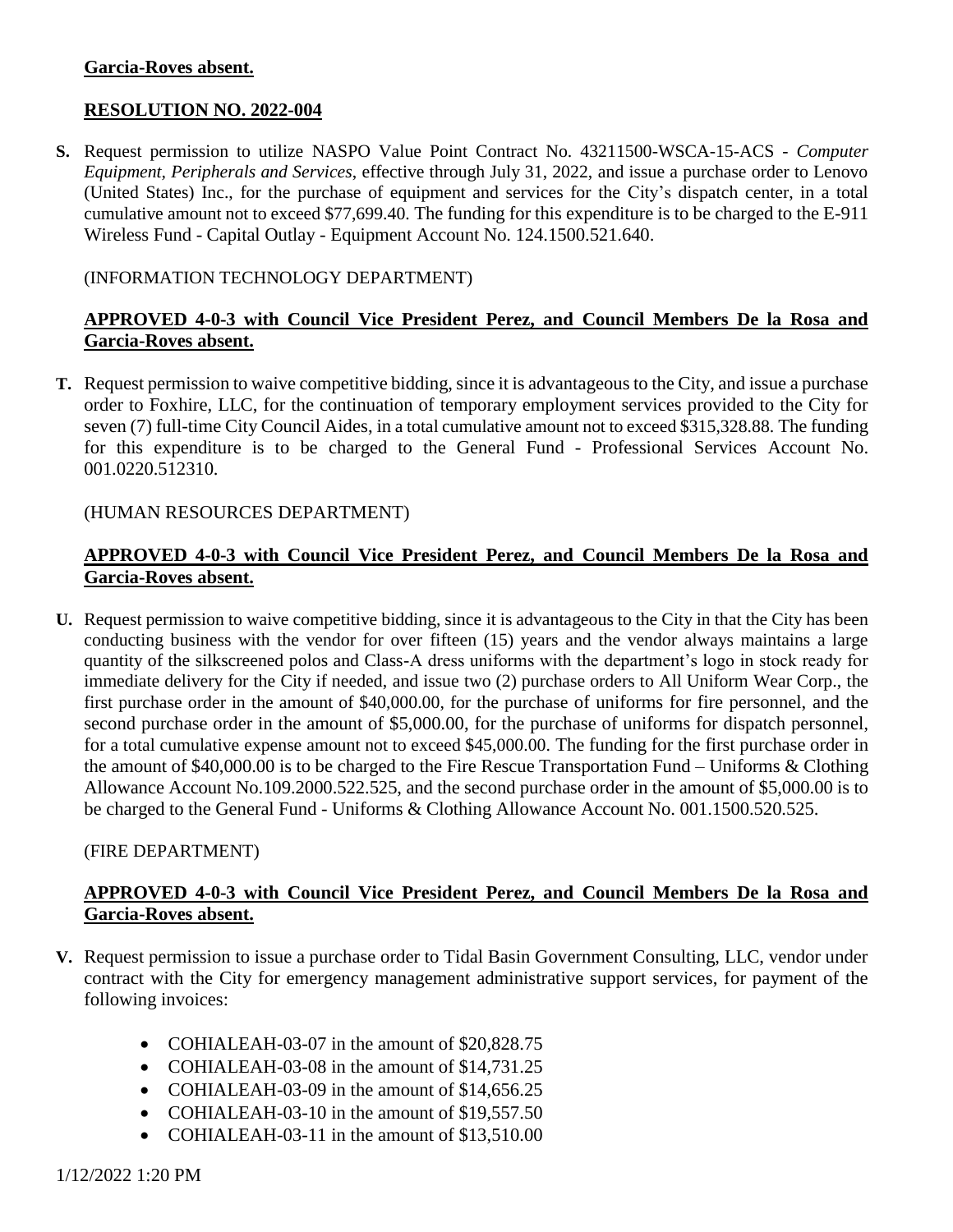- COHIALEAH-03-12 in the amount of \$13,946.25
- COHIALEAH-03-13 in the amount of \$17,392.50
- COHIALEAH-03-14 in the amount of \$21,305.00

for disaster recovery services related to Hurricane Irma closeout project (DR4337), for a total cumulative amount not to exceed \$135,927.50 On June 25, 2019, the City Council awarded Hialeah Request for Proposal No. 2018/19-8500-36-001 – Emergency Management Administrative Support Services to this vendor for a period of three (3) years, with the option to renew the agreement for up to two (2) consecutive one-year terms. The funding for this expenditure is to be charged to the General Fund - Professional Services Account No. 113.8500.525.310.

# (EMERGENCY MANAGEMENT DEPARTMENT)

# **APPROVED 4-0-3 with Council Vice President Perez, and Council Members De la Rosa and Garcia-Roves absent.**

- **W.** Request permission to issue a purchase order to Tidal Basin Government Consulting, LLC, vendor under contract with the City for emergency management administrative support services, for payment of the following invoices:
	- COHIALEAH-02-16 in the amount of \$48,300.00
	- COHIALEAH-02-17 in the amount of \$33,191.25
	- COHIALEAH-02-18 in the amount of \$35,886.25

for disaster recovery services related to COVID-19 (DR4486 project), in a total cumulative amount not to exceed \$117,377.50 On June 25, 2019, the City Council awarded Hialeah Request for Proposal No. 2018/19-8500-36-001 – Emergency Management Administrative Support Services to this vendor for a period of three (3) years, with the option to renew the agreement for up to two (2) consecutive one-year terms. The funding for this expenditure is to be charged to the Emergency Disaster - COVID-19 – Professional Services Account No. 112.8500.525.310.

### (EMERGENCY MANAGEMENT DEPARTMENT)

### **APPROVED 4-0-3 with Council Vice President Perez, and Council Members De la Rosa and Garcia-Roves absent.**

**X.** Report of Scrivener's Error – On December 14, 2021, the City Council approved Resolution numbered 2021-167, approving a professional services agreement between the City of Hialeah and Nexplore, LLC to provide Zumba classes to the participants of the CDBG-Step Ahead Social Enrichment Program. The resolution needs to be amended to reflect *CDBG – Senior Program* as the appropriate program.

#### (LAW DEPARTMENT) (EDUCATION AND COMMUNITY SERVICES DEPARTMENT)

### **APPROVED 4-0-3 with Council Vice President Perez, and Council Members De la Rosa and Garcia-Roves absent.**

**Y.** Report of Scrivener's Error – On December 14, 2021, the City Council approved Ordinance numbered 2021-133 and Ordinance numbered 2021-134, granting certain variances from the zoning code on property located at 14450 Northwest 102<sup>nd</sup> Avenue and the parcel adjacent to that property identified under Folio No. 04-2020-001-0042. The address provided for the parcel identified under Folio No. 04-2020-001-0042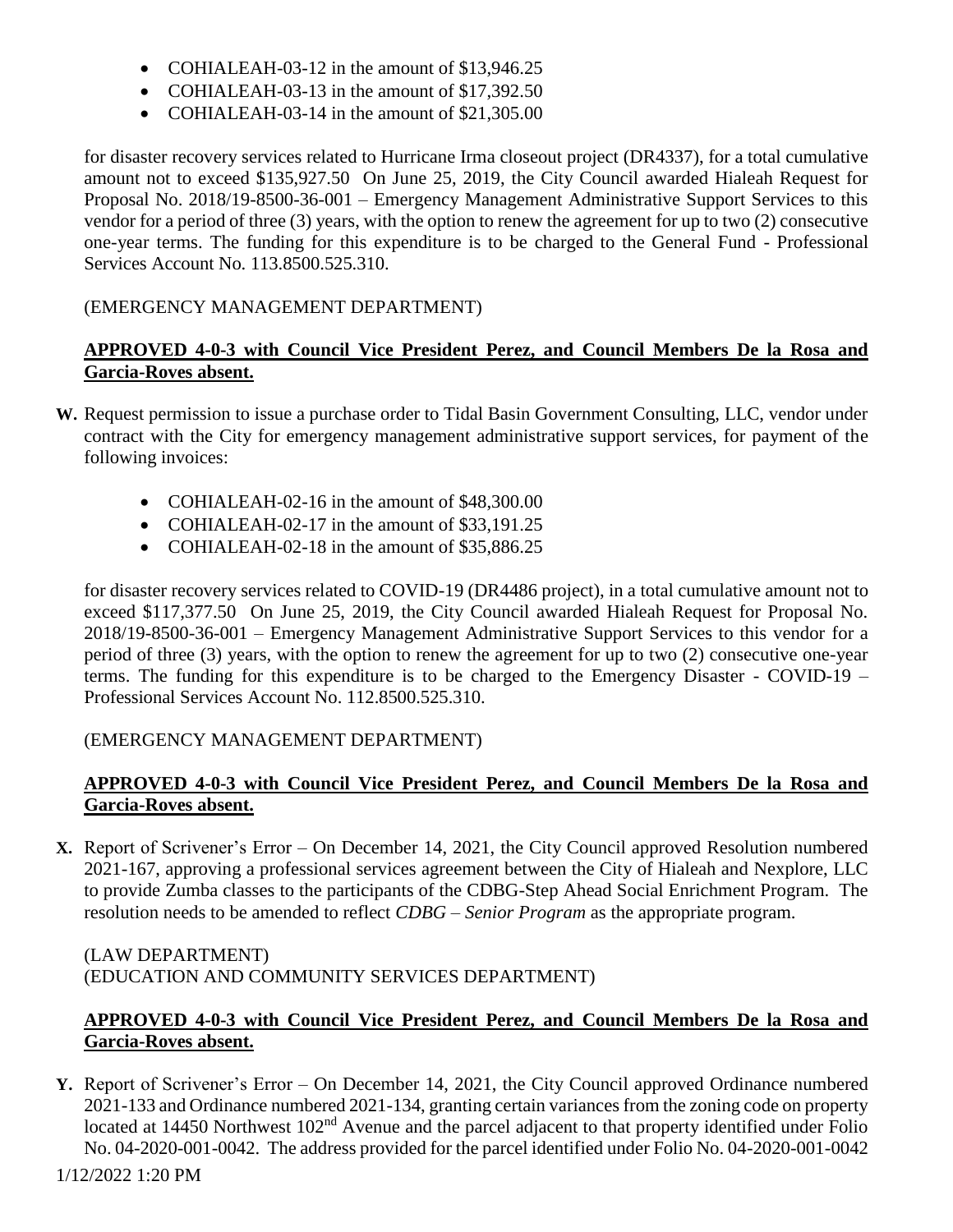was 8870 West 40<sup>th</sup> Street in the title and Section 1 of each of the ordinances. The address was incorrect and should have been 40<sup>th</sup> Avenue, not 40<sup>th</sup> Street. Accordingly, the title, Section I and any other reference to this parcel in Ordinances Numbered 2021-133 and 2021-134 should be corrected as follows:

*Title:*

# *PROPERTY LOCATED AT 14450 NW 102 AVENUE AND 8870 WEST 40 AVENUE, HIALEAH, ZONED MH (INDUSTRIAL DISTRICT).*

*Section 1:* 

*Property located at 14450 N.W. 102 Avenue and 8870 West 40 Avenue, Hialeah, zoned MH (Industrial District) and legally described in attached Exhibits "A" and "B"*

(LAW DEPARTMENT) (ZONING)

# **APPROVED 4-0-3 with Council Vice President Perez, and Council Members De la Rosa and Garcia-Roves absent.**

**Z.** Proposed resolution accepting a Division of Library and Information Services (DLIS) American Rescue Plan Act (ARPA) grant from the Florida Department of State, Division of Library and Information Services in the amount of \$72,341.00, for a term beginning September 3, 2021 and ending September 30, 2022 and further authorizing the Mayor and the City Clerk, as attesting witness, on behalf of the City, to enter into the DLIS Florida ARPA grant agreement, attached as Exhibit "1".

(LIBRARY)

# **APPROVED 4-0-3 with Council Vice President Perez, and Council Members De la Rosa and Garcia-Roves absent.**

# **RESOLUTION NO. 2022-005**

**AA.** Request permission to waive competitive bidding, since it is advantageous to the City, and issue a purchase order to Exclusive Events by L Corp, vendor providing the lowest quotation, to provide linens for the adult programs senior dances for the 2021-2022 fiscal year, in a total cumulative amount not to exceed \$5,970.00, amount which is funded by the CDBG Public Service, Facilities, Infrastructure and Microenterprise.

(EDUCATION AND COMMUNITY SERVICES DEPARTMENT)

# **APPROVED 4-0-3 with Council Vice President Perez, and Council Members De la Rosa and Garcia-Roves absent.**

# **10. ADMINISTRATIVE ITEMS**

**10 A.** First reading of proposed ordinance amending the Hialeah Code of Ordinances Chapter 18, entitled "Businesses", Article II. "Carnivals, Shows and Exhibits", retitled as "Special Events"; and amending §18-26 "Definitions"; §18-27 "Prohibited and Restricted Conduct"; §18-28 "Financial Statement"; §18-

1/12/2022 1:20 PM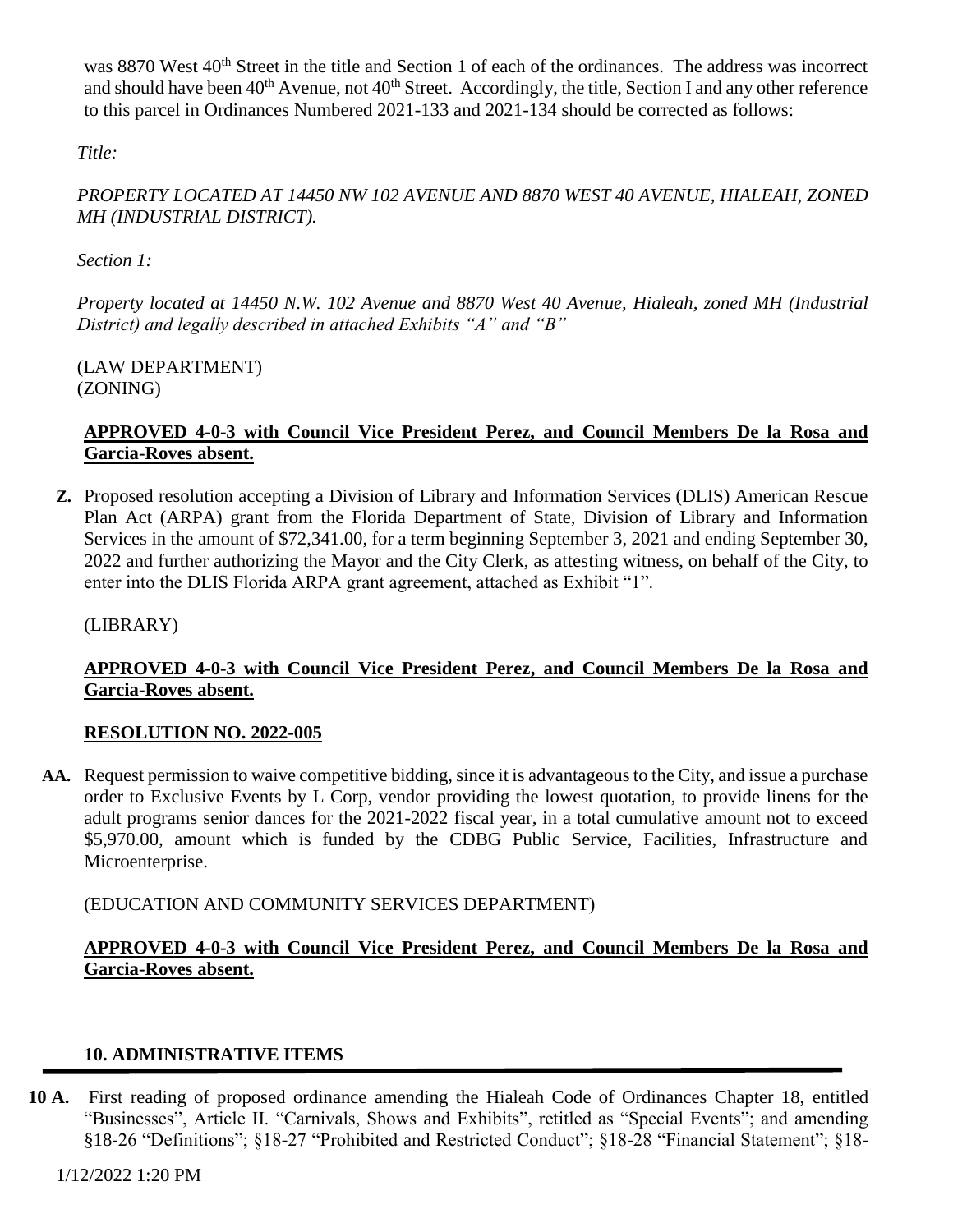30 "Additional Rules"; and creating § 18-31 "Permit For Special Events Other Than Carnivals"; and § 18- 32 "Prohibitions"; providing for the permitting of organized special events and assemblies on government or private property of fifty (50) persons or more for monetary gain on private property or within City facilities; for public advocacy upon private or government property, which is not for monetary gain and for the purpose of allowing free expression; providing for an application process to mitigate noise, sound, lighting and traffic to provide for the public safety and welfare; review by the Cultural Affairs Council regarding applications for monetary gain; and approval by the City Council to conduct the special event; repealing all ordinances or parts of ordinances in conflict herewith; providing for penalties for violation hereof; providing for a severability clause; providing for inclusion in the code; and providing for an effective date.

# (ADMINISTRATION)

# **THE ITEM IS POSTPONED UNTIL JANUARY 25, 2022**

**10 B.** First reading of proposed ordinance amending Chapter 2 entitled "Administration", Article III. entitled "Boards, Commissions and Committees", Division 3 "Cultural Affairs Council" Sections 2-641 "Established", 2-642 "Composition and Term of Service", 2-643 "Meetings", 2-644 "Duties and Powers", and creating a new Section 2-645 "Meetings; Quorum and Voting; Attendance Requirements; "Rules of Procedures; Minutes"; repealing all ordinances or parts of ordinances in conflict herewith; providing penalties for violation hereof; providing for a severability clause; providing for inclusion in the code; and providing for an effective date.

### (ADMINISTRATION)

### **THE ITEM IS POSTPONED UNTIL JANUARY 25, 2022**

**10 C.** First reading of proposed ordinance amending the Hialeah Code of Ordinances Chapter 18, entitled "Businesses", Article VI. "Peddlers, Solicitors, Itinerant Vendors", Division 2. "Peddlers, Itinerant Vendors"; §18-311 "Retail Sales from Tents"; repealing all ordinances or parts of ordinances in conflict herewith; providing for penalties for violation hereof; providing for a severability clause; providing for inclusion in the code; and providing for an effective date.

#### (ADMINISTRATION)

### **THE ITEM IS POSTPONED UNTIL JANUARY 25, 2022**

**10 D.** First reading of proposed ordinance amending Chapter 70 entitled "Retirement and Pensions", Article VII. "Elected Officials", Division 1 "Generally", Section 70-529 "Oversight Committee" of the Code of Ordinances of the City of Hialeah, to eliminate the Finance Director and Council Member as Oversight Committee Members; providing for appointment of the City Treasurer by the City if the City Clerk is not a member of the Elected Officials Retirement System; and providing for retention of a financial or pension advisor by the committee; repealing all ordinances or parts of ordinances in conflict herewith; providing penalties for violation hereof; providing for severability clause; providing for inclusion in the code; and providing for an effective date.

### (ADMINISTRATION)

### **THE ITEM IS POSTPONED UNTIL JANUARY 25, 2022**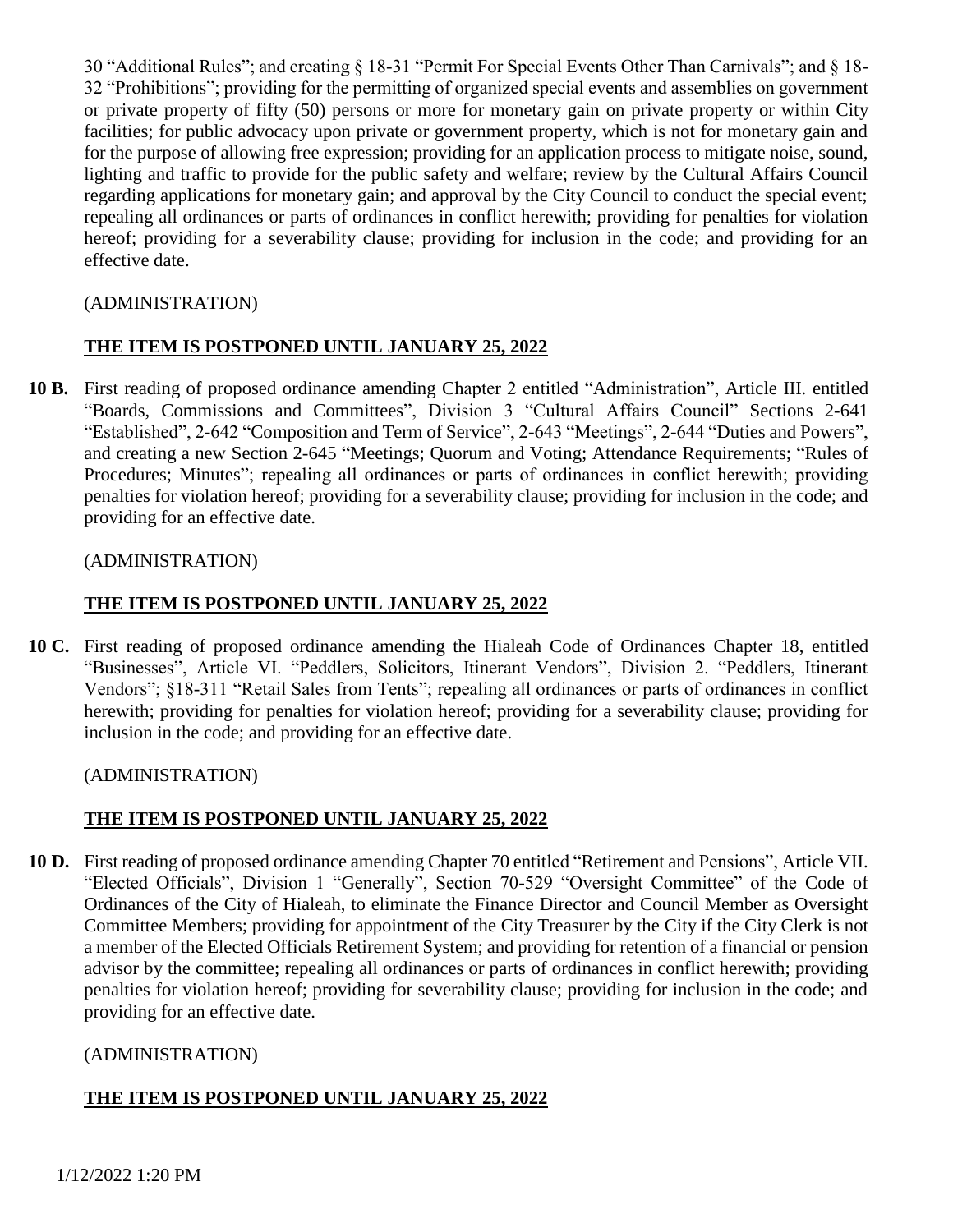#### **11. BOARD APPOINTMENTS**

**11 A**. Proposed resolution, re-appointing **Clayton Warren Angus** to the Personnel Board of the City of Hialeah, as the International Association of Firefighters and the Fraternal Order of Police appointment, for a two (2)-year term ending on January 14, 2024.

(INTERNATIONAL ASSOCIATION OF FIREFIGHTERS) (FRATERNAL ORDER OF POLICE)

#### **APPROVED 4-0-3 with Council Vice President Perez, and Council Members De la Rosa and Garcia-Roves absent.**

#### **RESOLUTION NO. 2022-006**

**REPORT: Motion to Approve Item 11 A made by Council Member Rodriguez, and seconded by Council Member Tundidor. Motion passes 4-0-3 with Council Vice President Perez, and Council Members De la Rosa and Garcia-Roves absent.**

**11 B.** Proposed resolution re-appointing **Juan Junco** to the Board of Commissioners of Hialeah Housing Authority of the City of Hialeah, Florida for a four (4)-year term ending on February 14, 2026.

(MAYOR BOVO)

**APPROVED 4-0-3 with Council Vice President Perez, and Council Members De la Rosa and Garcia-Roves absent.**

#### **RESOLUTION NO. 2022-007**

**REPORT: Motion to Approve Item 11 B made by Council Member Tundidor, and seconded by Council Member Calvo. Motion passes 4-0-3 with Council Vice President Perez, and Council Members De la Rosa and Garcia-Roves absent.**

**11 C.** Proposed resolution reappointing **Fara Alvarez** to the Board of Commissioners of Hialeah Housing Authority of the City of Hialeah, Florida for a four (4)-year term ending on February 14, 2026.

#### (MAYOR BOVO)

#### **APPROVED 4-0-3 with Council Vice President Perez, and Council Members De la Rosa and Garcia-Roves absent.**

#### **RESOLUTION NO. 2022-008**

**REPORT: Motion to Approve Item 11 C made by Council Member Rodriguez, and seconded by Council Member Tundidor. Motion passes 4-0-3 with Council Vice President Perez, and Council Members De la Rosa and Garcia-Roves absent.**

**11 D**. Proposed resolution re-appointing **Jonathan Martinez** to the Board of Trustees of the Employees General Retirement System as the Management Appointment, for a two (2)-year term ending on December 31, 2023. (MANAGEMENT)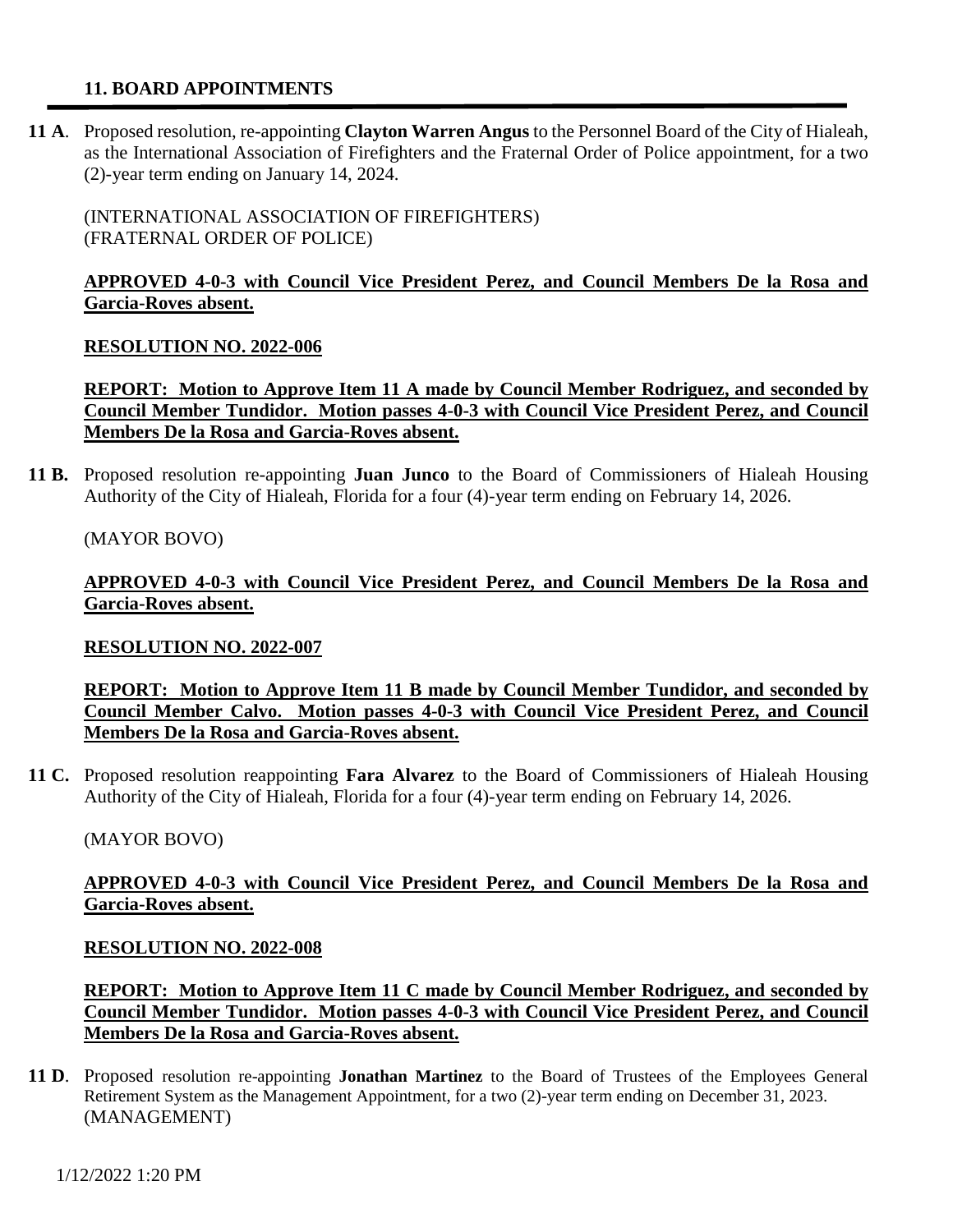### **APPROVED 4-0-3 with Council Vice President Perez, and Council Members De la Rosa and Garcia-Roves absent.**

#### **RESOLUTION NO. 2022-009**

**REPORT: Motion to Approve Item 11 D made by Council Member Calvo, and seconded by Council Member Tundidor. Motion passes 4-0-3 with Council Vice President Perez, and Council Members De la Rosa and Garcia-Roves absent.**

#### **12. UNFINISHED BUSINESS**

#### **13. NEW BUSINESS**

**A. Councilman Calvo** discusses a proposed resolution regarding the cost of water and sewer that he would like to sponsor for the City Council's consideration during the City Council Meeting of January 25, 2022.

(COUNCILMAN CALVO)

**REPORT**: Councilman Calvo discussed the proposed resolution.

**REPORT:** Mayor Bovo spoke on the subject, and suggested a special meeting of the City Council or a workshop to discuss the issue.

**REPORT:** Armando Vidal, Director of the City of Hialeah Department of Public Works, 3700 West 4<sup>th</sup> Avenue spoke on the subject.

#### **14. ZONING**

### **PLANNING AND ZONING**

**Administration of Oath to all applicants and anyone who will be speaking before the City Council on any Zoning, Land Use or Final Decision Item.**

#### **REPORT: Marbelys Fatjo, City Clerk, duly swore all in.**

**PZ 1.** Second reading and public hearing of proposed ordinance rezoning from R-1 (One-Family District) to R-3-3 (Multiple-Family District); granting a Special Use Permit (SUP) pursuant to Hialeah Code of Ordinances § 98-1630.8, to allow the expansion of the Neighborhood Business District Overlay, on the 0.63-acre easternmost portion of the site to allow the development of a three-story mixed use building including 5,000 square feet of retail and 12 multifamily units; granting a variance permit to allow 5 feet south side setback, where 10 feet are required for the

1/12/2022 1:20 PM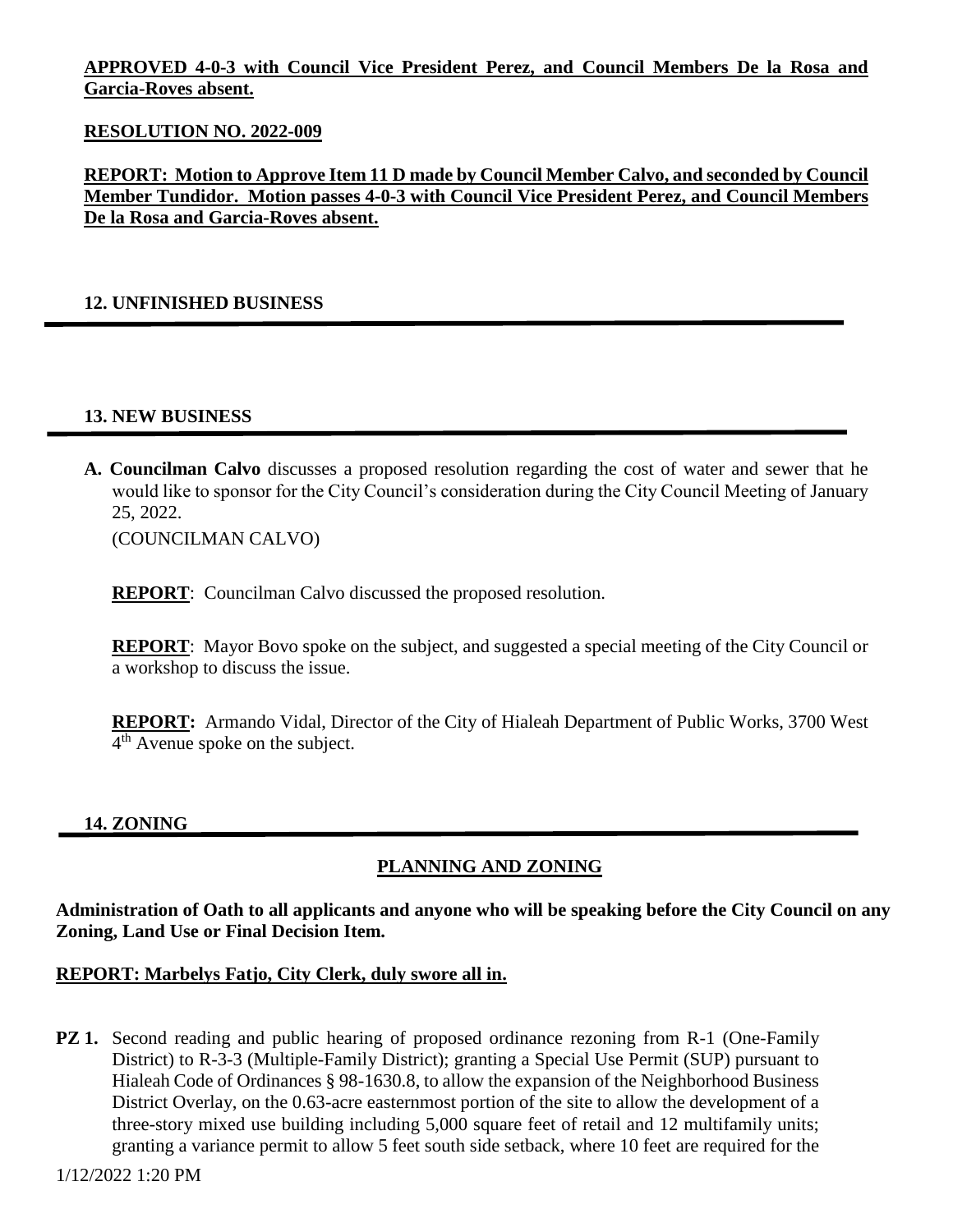development of a two-story/100-unit multifamily development on the 4.27-acre westernmost portion of the site; allow 10 feet north side setback, where 15 feet are required on the 0.63-acre easternmost portion of the site; and allow 50 parking spaces, where 52 parking spaces are required on the mixed use portion of the site, all contra to Hialeah Code of Ordinances §§98- 590, §98-1630.3 (e)(2), and 98-2189 (16)(a) and (b). **Property located at 7450 West 4 Avenue, Hialeah, zoned R-1 (One-Family District)**. Repealing all ordinances or parts of ordinances in conflict herewith; providing penalties for violation hereof; providing for a severability clause; and providing for an effective date.

### **APPROVED 4-0-3 with Council Vice President Perez, and Council Members De la Rosa and Garcia-Roves absent.**

### **ORDINANCE NO. 2022-001**

**REPORT:** Hugo Arza, 701 Brickell Avenue, representing the property owner, The Salvation Army, and his client, Prestige Builders, addressed the City Council with a presentation regarding the proposed project.

### **REPORT: Motion to Approve Item PZ 1 made by Council Member Rodriguez, and seconded by Council Member Calvo. Motion passes 4-0-3 with Council Vice President Perez, and Council Members De la Rosa and Garcia-Roves absent.**

*On December 14, 2021, the City Council approved the item on first reading. Second reading and public hearing is scheduled for January 11, 2022.*

*On December 8, 2021, the Planning and Zoning Board recommended approval of the item.* 

*Registered Lobbyists: Hugo P. Arza, Esq., and Alejandro J. Arias, Esq., 701 Brickell Avenue, Suite 3300, Miami, Florida 33131, on behalf of Prestige Builders Construction Management, LLC.*

*Planner's Recommendation: Approval* 

*Property Owner: The Salvation Army, 1424 NE Expressway, N.E, Atlanta, GA 30329.*

**PZ 2**. Second reading and public hearing of proposed ordinance granting a Conditional Use Permit (CUP) pursuant to Hialeah Code of Ordinances § 98-181 to allow an elementary school with an enrollment of 96 students within a facility that also includes a daycare with an enrollment of 139 children operating on the first and second floor of an existing shopping plaza. **Property located at 585 East 49 Street and 590 East 50 Street, Hialeah, zoned C-1 (Restricted Retail Commercial District).** Repealing all ordinances or parts of ordinances in conflict herewith; providing penalties for violation hereof; providing for a severability clause; and providing for an effective date.

# **APPROVED 4-0-3 with Council Vice President Perez, and Council Members De la Rosa and Garcia-Roves absent.**

### **ORDINANCE NO. 2022-002**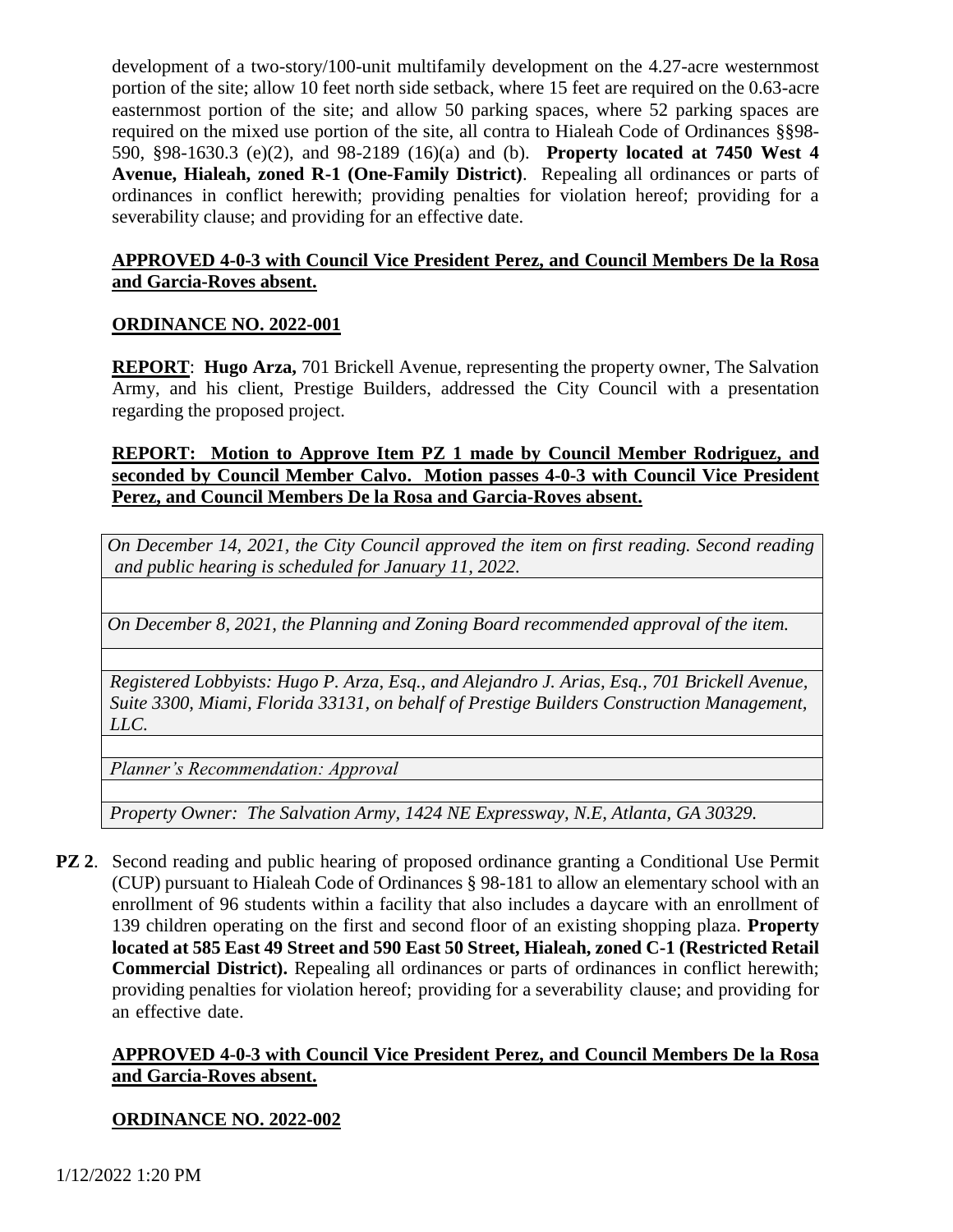*The following language was removed from the proposed ordinance after the City Council's approval of the proposed ordinance on first reading: that also includes other businesses not related to the school (two office bays on the second floor* 

*and a manual carwash on the first floor).*

*On December 14, 2021, the City Council approved the item on first reading. Second reading and public hearing is scheduled for January 11, 2022.*

*On December 8, 2021, the Planning and Zoning Board recommended approval of the item subject to Declaration of Restriction (DOR) limiting the number of students and incorporating the traffic report's circulation plan.*

*Registered Lobbyist: Ceasar Mestre, Esq., 8105 NW 155 Street, Miami Lakes, Florida 33016, on behalf of International Children's Academy Inc.*

*Planner's Recommendation: Approval subject to Declaration of Restriction (DOR) limiting the number of students and incorporating the traffic report's circulation plan.*

*Property Owner: (1) International Childrens Academy Inc., 585 East 49 Street, Hialeah, Florida 33013. (2) Mirtha Rodriguez, 8032 NW 164 Terrace, Miami Lakes, Florida 33016.*

# **REPORT: Motion to Approve Item PZ 2 made by Council Member Tundidor, and seconded by Council Member Calvo. Motion passes 4-0-3 with Council Vice President Perez, and Council Members De la Rosa and Garcia-Roves absent.**

**PZ 3.** Second reading and public hearing of proposed ordinance granting a Conditional Use Permit (CUP) pursuant to Hialeah Code of Ordinances § 98-181 to allow an elementary school including kindergarten, first grade and second grade within a 950 square foot bay, with a maximum of 25 students and 3 teachers, in conjunction with the existing daycare accommodating 28 children and 4 teachers within a contiguous 1,900 square foot bay. **Property located at 6815-6895 West 4 Avenue, Bays 6879, 6873 and 6887, Hialeah, zoned C-2 (Liberal Retail Commercial District).** Repealing all ordinances or parts of ordinances in conflict herewith; providing penalties for violation hereof; providing for a severability clause; and providing for an effective date.

# **ITEM IS POSTPONED UNTIL JANUARY 25, 2022, PER THE APPLICANT'S REQUEST.**

*On December 14, 2021, the City Council approved the item on first reading. Second reading and public hearing was scheduled for January 11, 2022.*

*On December 8, 2021, the Planning and Zoning Board recommended approval of the item.*

*Planner's Recommendation: Approval.*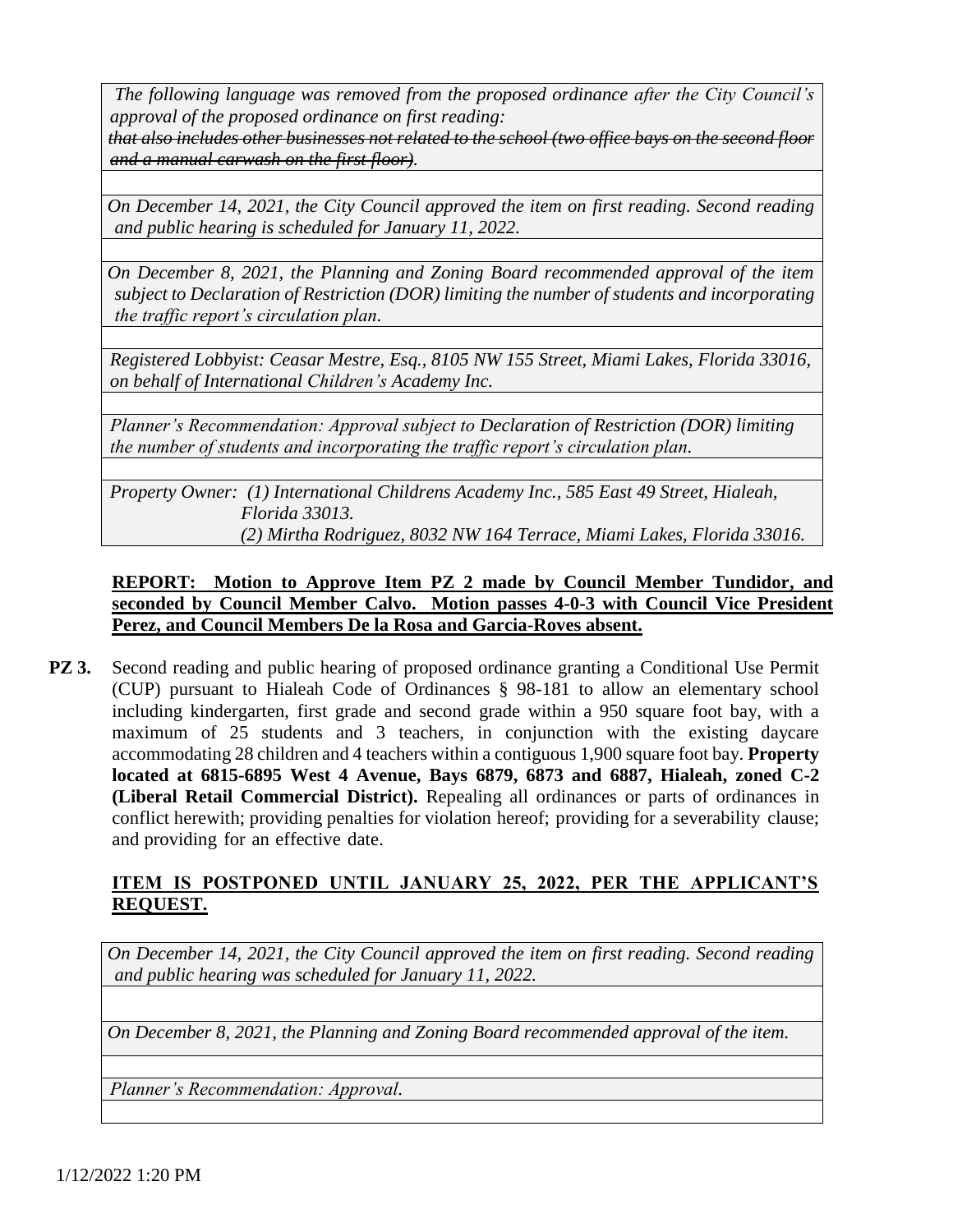*Property Owners: (1) Tevere Apartments LLC (2) Victor J. Barone TRS, 2014 Barone Family Trust (3) Vivian Barone TRS (4) Pasqueale Digiorgio, 1471 Agua Avenue, Coral Gables, Florida 33156*

**PZ 4.** Second reading and public hearing of proposed ordinance granting a Special Use Permit (SUP) pursuant to Hialeah Code of Ordinances §98-161 to allow harboring of live lobsters within a property zoned M-1 (Industrial District) where this type of use is not specified as a permitted use in the M-1 (Industrial District) zoning district. **Property located at 3171 East 10 Avenue, Hialeah, zoned M-1 (Industrial District)**. Repealing all ordinances or parts of ordinances in conflict herewith; providing penalties for violation hereof; providing for a severability clause; and providing for an effective date.

# **ITEM IS POSTPONED UNTIL JANUARY 25, 2022 - NOT ENOUGH MEMBERS OF THE CITY COUNCIL PRESENT TO TAKE OFFICIAL ACTION ON THE ITEM.**

### **REPORT**: **Council Member Tundidor abstained from voting on this item due to a conflict.**

*On December 14, 2021, the City Council approved the item on first reading. Second reading and public hearing is scheduled for January 11, 2022.*

*On December 8, 2021, the Planning and Zoning Board recommended approval of the item subject to a Declaration of Restrictions (DOR) specifying business operation plan as proffered in connection with the application.*

*Planner's Recommendation: Approval subject to specifying business operation plan as proffered in connection with the application.*

*Property Owner: St Real Estate Investments LLC ZVI Shechter, 6300 NW 72 Avenue, Miami, Florida 33166.*

# **15. FINAL DECISIONS**

**FD 1.** Proposed resolution rescinding City of Hialeah, Fla., Resolution No. 2021-079 (June 8, 2021) approving the final decision of the Planning and Zoning Board, **Decision No. 2020-09** that granted an adjustment on the property to also allow an existing accessory building to remain to reflect the decision of the City Council, on property located at **3050 West 2nd Avenue, Hialeah, zoned R-1 (One-Family District**); and providing for an effective date.

# **APPROVED 4-0-3 with Council Vice President Perez, and Council Members De la Rosa and Garcia-Roves absent.**

# **RESOLUTION NO. 2022-010**

*On December 14, 2021, the City Council tabled the item until January 11, 2022.*